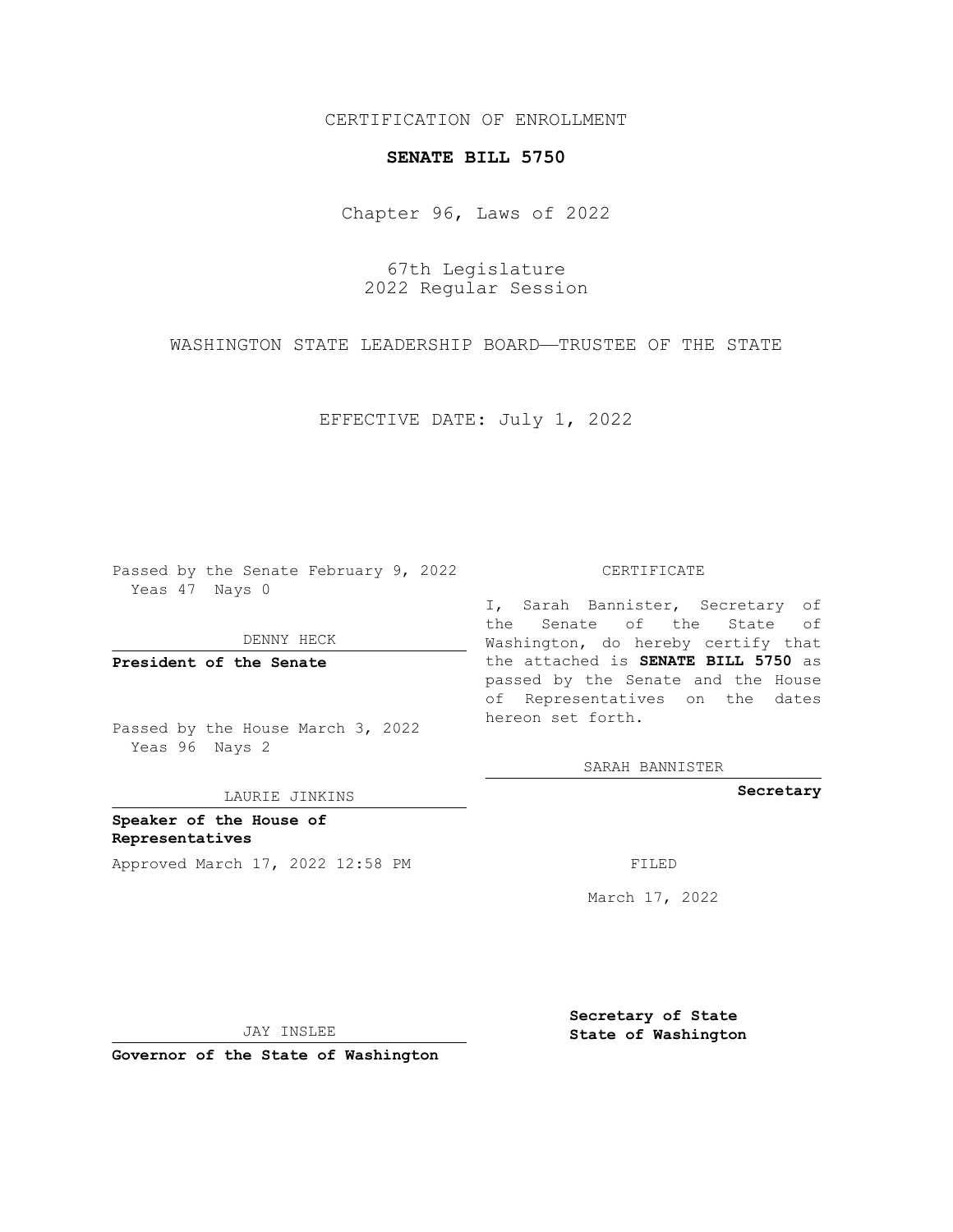## **SENATE BILL 5750**

Passed Legislature - 2022 Regular Session

**State of Washington 67th Legislature 2022 Regular Session**

**By** Senators C. Wilson and Kuderer; by request of Lieutenant Governor

Prefiled 01/07/22. Read first time 01/10/22. Referred to Committee on State Government & Elections.

 AN ACT Relating to designating the Washington state leadership board a trustee of the state of Washington; amending RCW 43.15.030, 43.15.020, 43.15.095, and 43.15.100; reenacting and amending RCW 46.68.420; adding a new chapter to Title 43 RCW; creating a new section; recodifying RCW 43.15.030, 43.15.040, and 43.15.100; and 6 providing an effective date.

BE IT ENACTED BY THE LEGISLATURE OF THE STATE OF WASHINGTON:

NEW SECTION. **Sec. 1.** The legislature finds that:

 (1) The Washington state leadership board has been a nonprofit organization with significant, vested interest in the improvement of Washington state through their service and dedication to marginalized students and their ability to bestow honors on behalf of the state.

 (2) There has been a lack of substantive extracurricular activities for historically marginalized students in Washington state to be involved in, and the Washington state leadership board has created equitable and accessible programs for marginalized students to succeed. The Washington state leadership board bridges the gap between student accessibility and student achievement by utilizing public and private funds to create three unique programs for marginalized students: The Washington world fellows program, boundless Washington program, and compassion scholars program.

p. 1 SB 5750.SL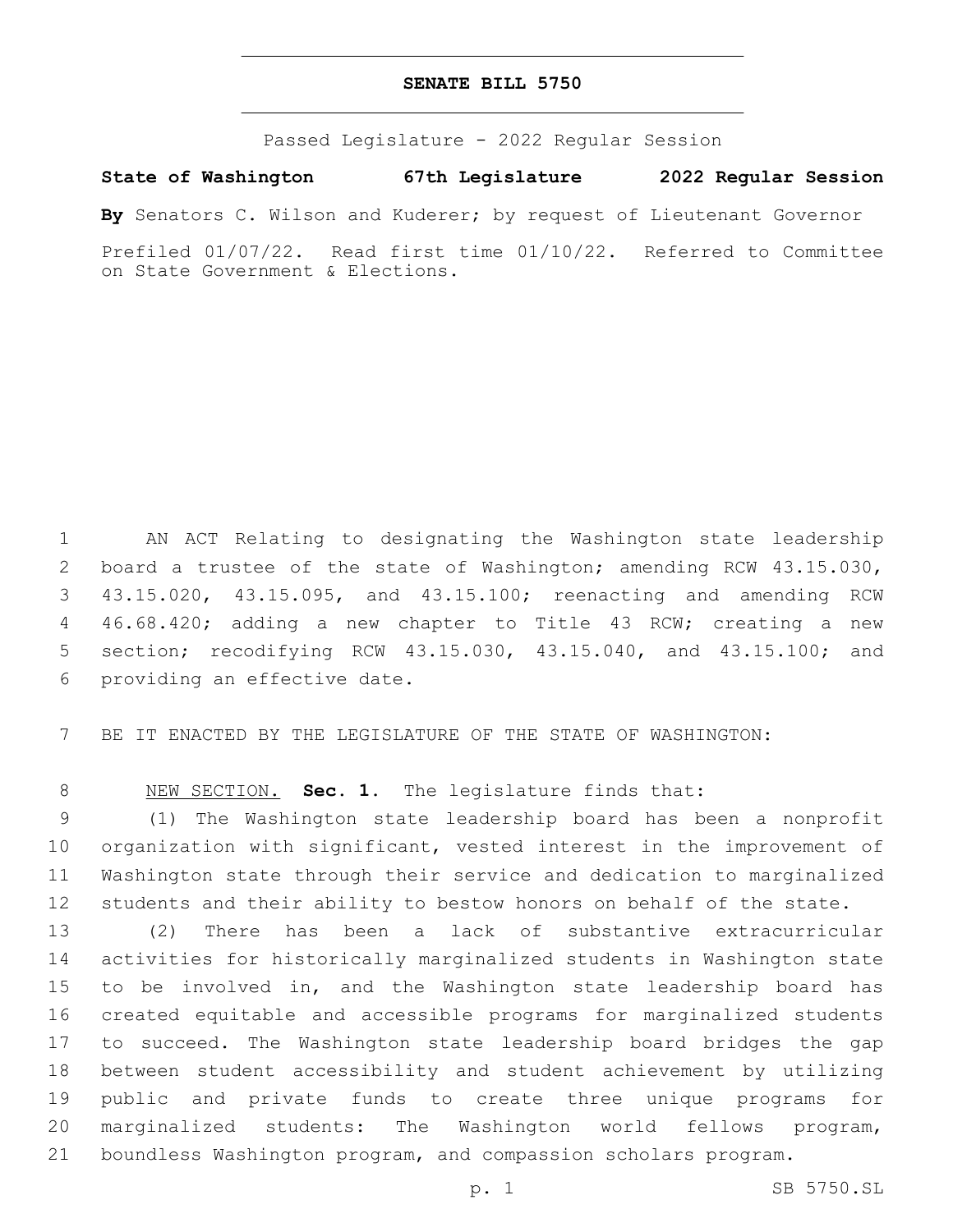(3) The Washington world fellows program is a global leadership development program that provides students who may lack access with training that enhances high school academics, supports their trajectory into college, and establishes strong leadership traits. The program includes college preparation through research, mentoring, and preparation for college entrance exams, including the opportunity for students to participate in a global leadership exchange 8 experience.

 (4) The boundless Washington program provides an opportunity for students with physical and sensory disabilities to develop leadership skills through the outdoors. Students with physical and sensory disabilities explore the outdoors through immersive excursions that students learn about through online curriculum and practice through 14 outdoor activities with peers.

 (5) The compassion scholars program creates life-changing compassion scholars' excursions, with a delegation that includes students, elected officials, and community leaders, that focus on highlighting for high school students the positive work of public servants that have dedicated themselves to improving their community.

 (6) The Washington state leadership board has bestowed honors like the Washingtonian of the year and the organization of the year 22 on behalf of the state for over 45 years.

 **Sec. 2.** RCW 43.15.030 and 2021 c 176 s 5222 are each amended to read as follows:24

25 (1) The Washington state leadership board is ((organized as a private, nonprofit, nonpartisan corporation in accordance with 27 chapter 24.03A RCW and this section)) designated a trustee for the 28 state of Washington.

(2) The purpose of the Washington state leadership board is to:

 (a) Provide the state a means of extending formal recognition for 31 an individual's outstanding services to the state; and

 (b) ((Bring together those individuals to serve the state as 33 ambassadors of trade, tourism, and international goodwill; and

 $\left\{ \left( \left\{ \epsilon\right\} \right\} \right)$  Expand educational, sports, leadership, and/or employment opportunities for youth, veterans, and people with disabilities in Washington state by administering the following programs:

(i) Washington world fellows;

(ii) Sports mentoring;

(iii) Boundless Washington; and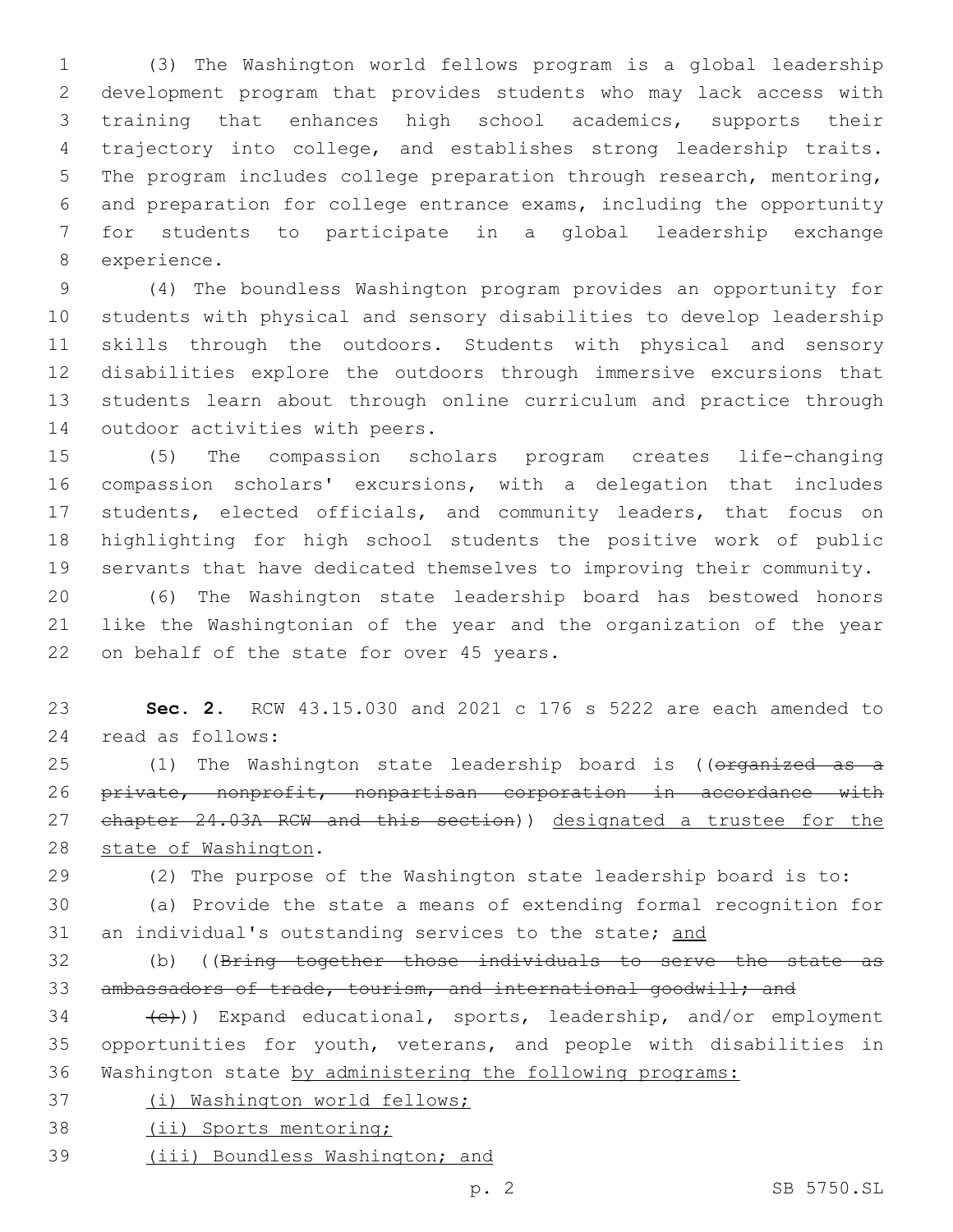1 (iv) Compassion scholars.

2 (3) The Washington state leadership board may conduct activities 3 in support of their mission.

 (4)(a) The Washington state leadership board is governed by a board of directors. The board of directors is composed of the governor, the lieutenant governor, and the secretary of state, who serve as ex officio, nonvoting members, and other officers and members as the Washington state leadership board designates. In addition, four legislators may be appointed to the board of directors as ex officio members in the following manner: One legislator from 11 each of the two largest caucuses of the senate, appointed by the president of the senate, and one legislator from each of the two 13 largest caucuses of the house of representatives, appointed by the 14 speaker of the house of representatives.

15 (b) The Washington state leadership board shall appoint its 16 executive director with the consent of the lieutenant governor. The 17 lieutenant governor may remove an executive director for cause if a 18 majority of the Washington state leadership board votes for removal.

19 (5) The board of directors shall adopt bylaws and establish 20 governance and transparency policies.

21 (6) The lieutenant governor's office may provide ((technical and 22 financial assistance)) facilities and administrative support for the 23 Washington state leadership board, where the work of the board aligns 24 with the mission of the office. Assistance from the lieutenant 25 governor's office may include, but is not limited to:

26 (a) Collaboration with the Washington state leadership board on 27 the Washington world fellows program, a college readiness and study 28 abroad fellowship ((administered by the office of the lieutenant 29 <del>qovernor</del>));

 (b) ((Beginning January 1, 2019, collaboration)) Collaboration with the Washington state leadership board to administer the sports mentoring program as established under RCW 43.15.100 (as recodified 33 by this act), a mentoring program to encourage underserved youth to join sports or otherwise participate in the area of sports. If 35 approved by the board of directors, boundless Washington, an outdoor leadership program for young people with disabilities, shall satisfy 37 the terms of the sports mentoring program; and

38 (c) The compilation of a yearly financial report, which shall be 39 made available to the appropriate committees of the legislature no 40 later than January 15th of each year, detailing all revenues and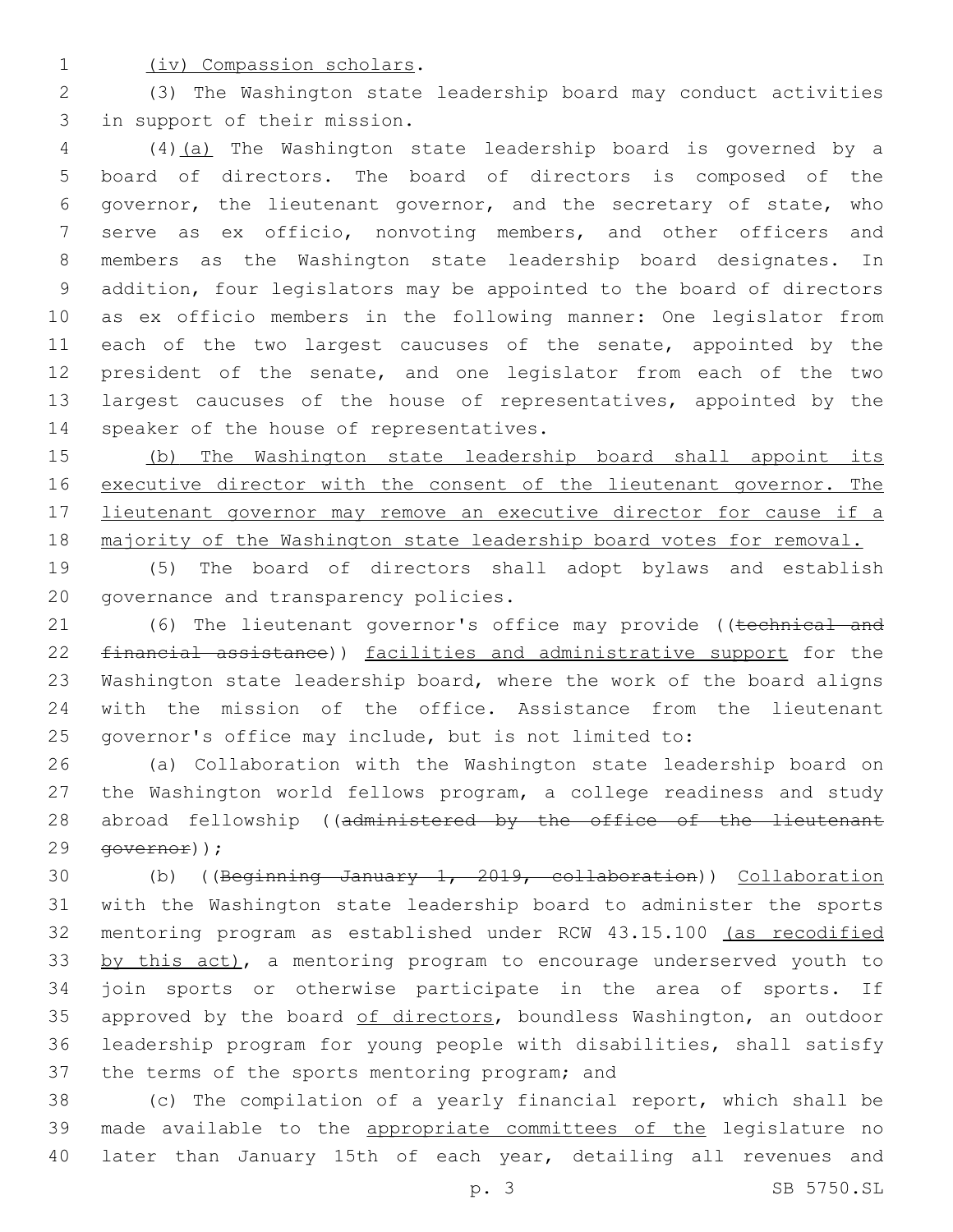expenditures associated with the Washington world fellows program and 2 the sports mentoring program. ((Any expenditures made by the Washington state leadership board in support of the Washington world fellows program and the sports mentoring program shall be made available to the office of the lieutenant governor for the purpose of inclusion in the annual financial report.))

 (7) The legislature may make appropriations in support of the Washington state leadership board subject to the availability of 9 funds.

10 (8) The ((office of the lieutenant governor)) Washington state leadership board must post on its website detailed information on all 12 funds received by the ((Washington state leadership)) board and all 13 expenditures by the ((Washington state leadership)) board.

 NEW SECTION. **Sec. 3.** (1) The Washington state leadership board account is created in the state treasury. All receipts from appropriations must be deposited into the account. Moneys in the account may be spent only after appropriation. Expenditures from the account may be used only for the purposes of this chapter.

 (2)(a) The Washington state leadership board special license plate account is created in the custody of the state treasurer. All receipts from special license plate disposition under RCW 46.68.420 must be deposited into the account. Expenditures from the account may be used only for the purposes of this chapter. Only the executive director of the Washington state leadership board or the executive director's designee may authorize expenditures from the account. The account is subject to the allotment procedures under chapter 43.88 27 RCW, but an appropriation is not required for expenditures.

 (b) The Washington state leadership board special license plate 29 account may accept gifts, grants, or endowments from public and private sources that are made in trust or otherwise for the use and 31 benefit of the purposes of this chapter.

 **Sec. 4.** RCW 46.68.420 and 2020 c 129 s 3 and 2020 c 93 s 3 are 33 each reenacted and amended to read as follows:

34 (1) The department shall:

 (a) Collect special license plate fees established under RCW 46.17.220;36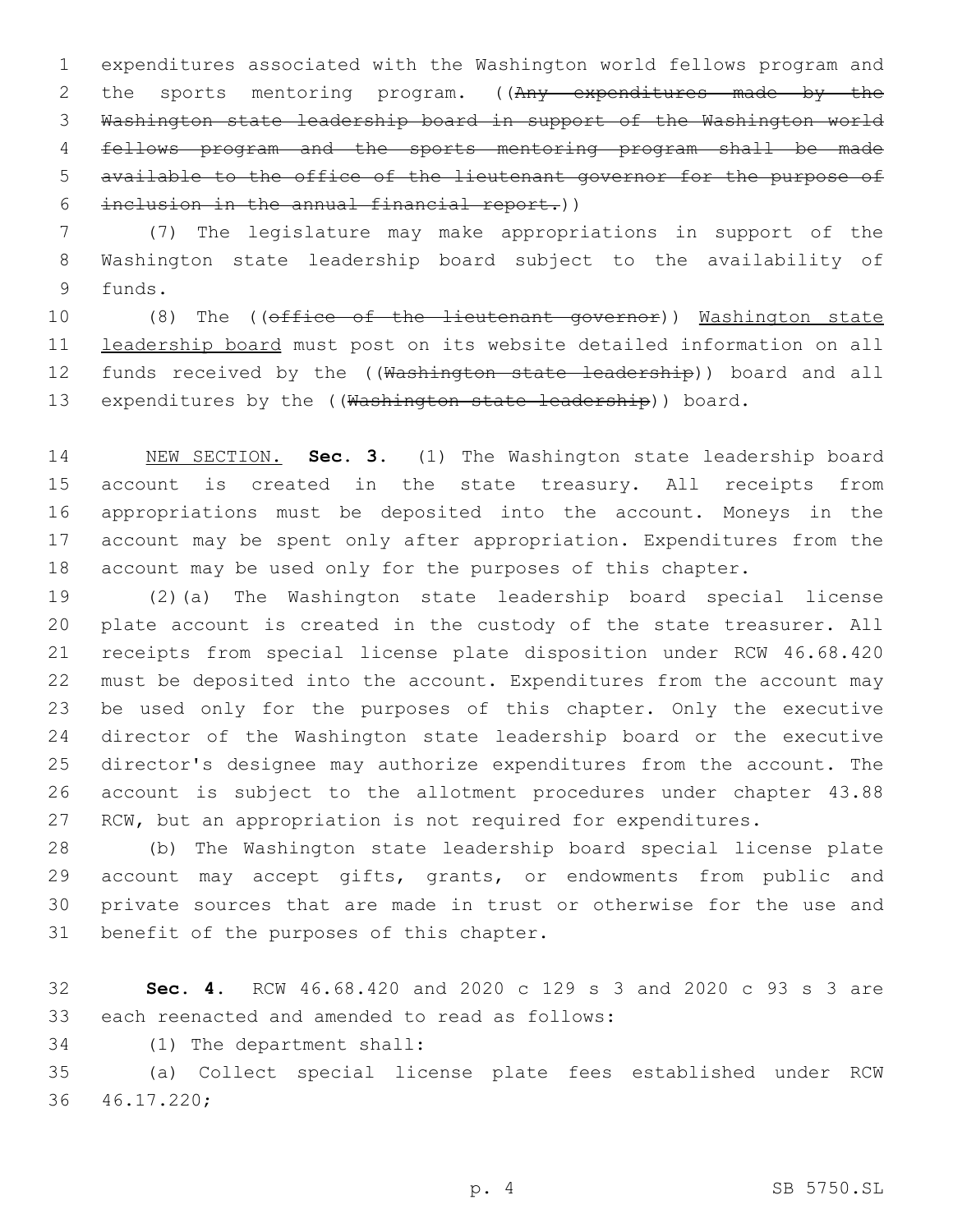1 (b) Deduct an amount not to exceed twelve dollars for initial 2 issue and two dollars for renewal issue for administration and 3 collection expenses incurred by it; and

4 (c) Remit the remaining proceeds to the custody of the state 5 treasurer with a proper identifying detailed report.

 (2) The state treasurer shall credit the proceeds to the motor vehicle fund until the department determines that the state has been reimbursed for the cost of implementing the special license plate. Upon determination by the department that the state has been reimbursed, the state treasurer shall credit the remaining special license plate fee amounts for each special license plate to the following appropriate account as created in this section in the 13 custody of the state treasurer:

14 15 ACCOUNT CONDITIONS FOR USE OF FUNDS 16 17 4-H programs Support Washington 4-H programs 18 19 20 Fred Hutch Support cancer research at the Fred Hutchinson cancer research center 21 22 23 24 Gonzaga University alumni association Scholarship funds to needy and qualified students attending or planning to attend Gonzaga University 25 26 27 28 29 Helping kids speak Provide free diagnostic and therapeutic services to families of children who suffer from a delay in language or speech development 30 31 32 33 34 35 36 37 38 Law enforcement memorial Provide support and assistance to survivors and families of law enforcement officers in Washington killed in the line of duty and to organize, finance, fund, construct, utilize, and maintain a memorial on the state capitol grounds to honor those fallen officers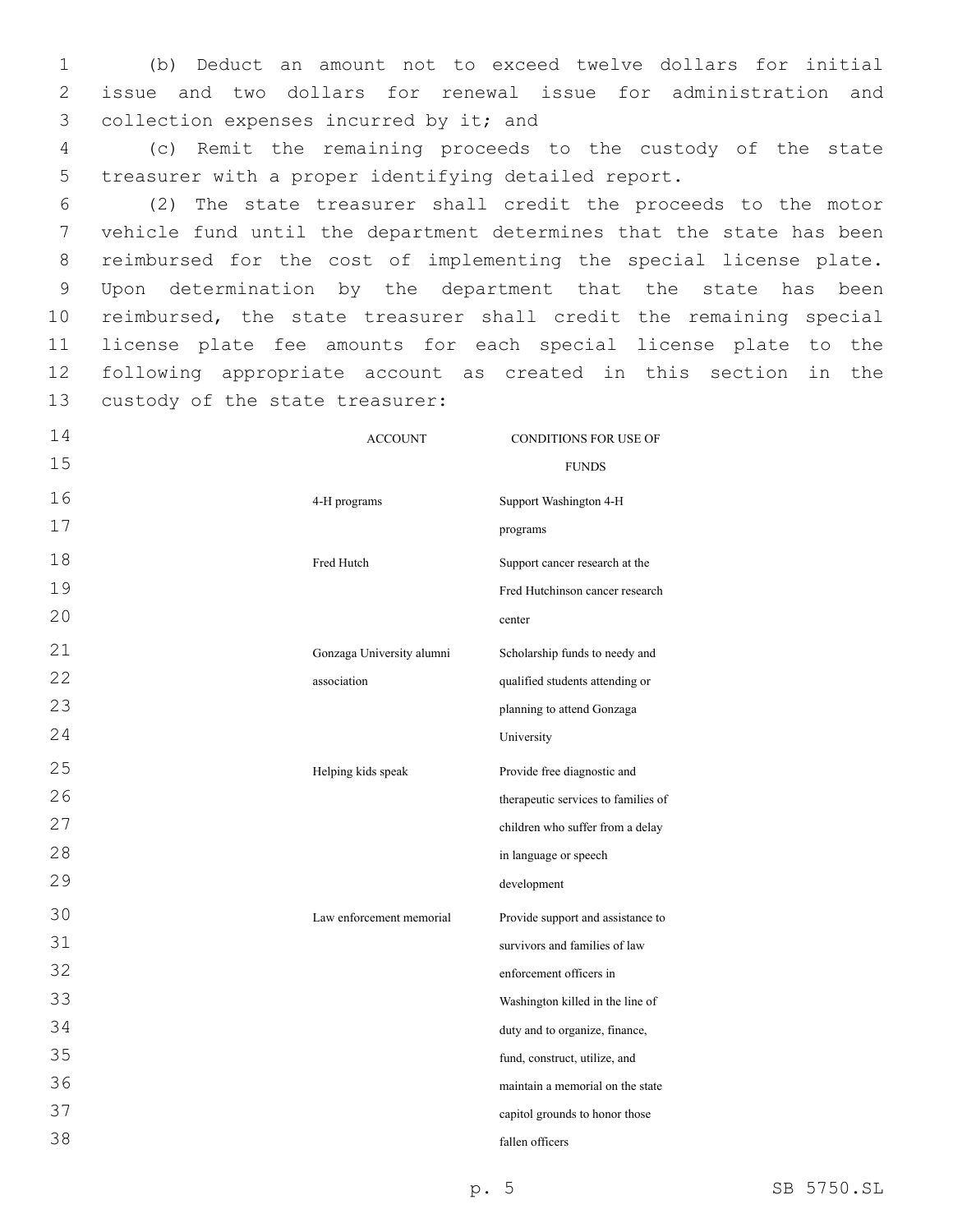| 1  | Lighthouse environmental  | Support selected Washington state   |
|----|---------------------------|-------------------------------------|
| 2  | programs                  | lighthouses that are accessible to  |
| 3  |                           | the public and staffed by           |
| 4  |                           | volunteers; provide environmental   |
| 5  |                           | education programs; provide         |
| 6  |                           | grants for other Washington         |
| 7  |                           | lighthouses to assist in funding    |
| 8  |                           | infrastructure preservation and     |
| 9  |                           | restoration; encourage and support  |
| 10 |                           | interpretive programs by            |
| 11 |                           | lighthouse docents                  |
| 12 | Music matters awareness   | Promote music education in          |
| 13 |                           | schools throughout Washington       |
| 14 | San Juan Islands programs | Provide funds to the Madrona        |
| 15 |                           | institute                           |
| 16 | <b>Seattle Mariners</b>   | Provide funds to the sports         |
| 17 |                           | mentoring program and to support    |
| 18 |                           | the Washington world fellows        |
| 19 |                           | program in the following manner:    |
| 20 |                           | (a) Seventy-five percent to the     |
| 21 |                           | ((office of the lieutenant          |
| 22 |                           | governor)) Washington state         |
| 23 |                           | leadership board solely to          |
| 24 |                           | administer the sports mentoring     |
| 25 |                           | program established under RCW       |
| 26 |                           | 43.15.100 (as recodified by this    |
| 27 |                           | act), to encourage youth who have   |
| 28 |                           | economic needs or face              |
| 29 |                           | adversities to experience spectator |
| 30 |                           | sports or get involved in youth     |
| 31 |                           | sports, and (b) up to twenty-five   |
| 32 |                           | percent to the ((office of the      |
| 33 |                           | lieutenant governor)) Washington    |
| 34 |                           | state leadership board solely to    |
| 35 |                           | administer the Washington world     |
| 36 |                           | fellows program, an equity          |
| 37 |                           | focused program                     |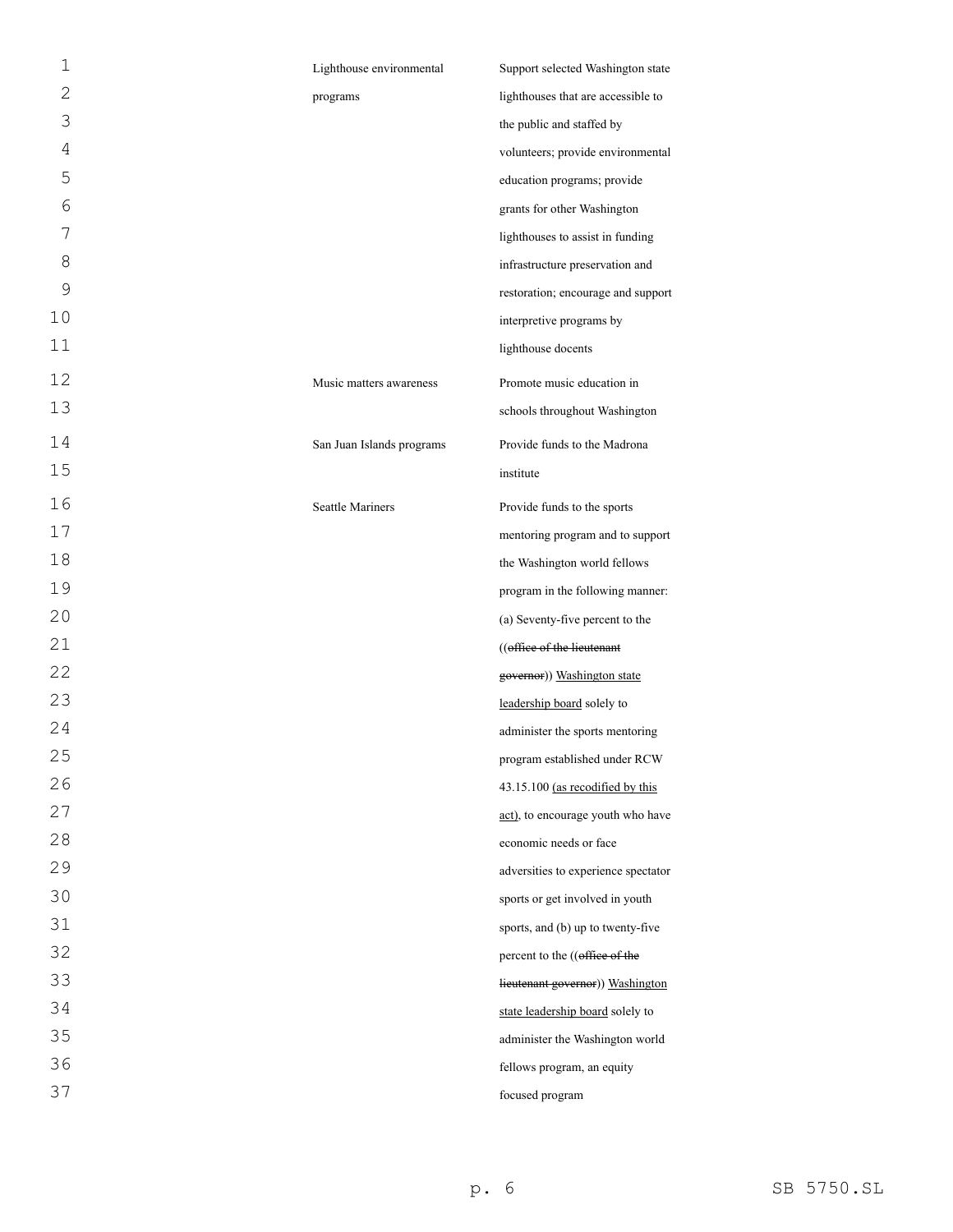| 1  | Seattle NHL hockey | Provide funds to the NHL Seattle    |
|----|--------------------|-------------------------------------|
| 2  |                    | foundation and to support the       |
| 3  |                    | boundless Washington program in     |
| 4  |                    | the following manner: (a) Fifty     |
| 5  |                    | percent to the NHL Seattle          |
| 6  |                    | foundation, or its successor        |
| 7  |                    | organization, to help marginalized  |
| 8  |                    | youth succeed in life through       |
| 9  |                    | increased access to sports and      |
| 10 |                    | other opportunities; (b) twenty-    |
| 11 |                    | five percent to the ((office of the |
| 12 |                    | lieutenant governor)) Washington    |
| 13 |                    | state leadership board solely to    |
| 14 |                    | administer the boundless            |
| 15 |                    | Washington program to facilitate    |
| 16 |                    | opportunities for young people      |
| 17 |                    | with physical and sensory           |
| 18 |                    | disabilities to enjoy and           |
| 19 |                    | experience the outdoors; and (c)    |
| 20 |                    | twenty-five percent to the NHL      |
| 21 |                    | Seattle foundation, or its          |
| 22 |                    | successor organization, for         |
| 23 |                    | providing financial support to      |
| 24 |                    | allow youth to participate in       |
| 25 |                    | hockey                              |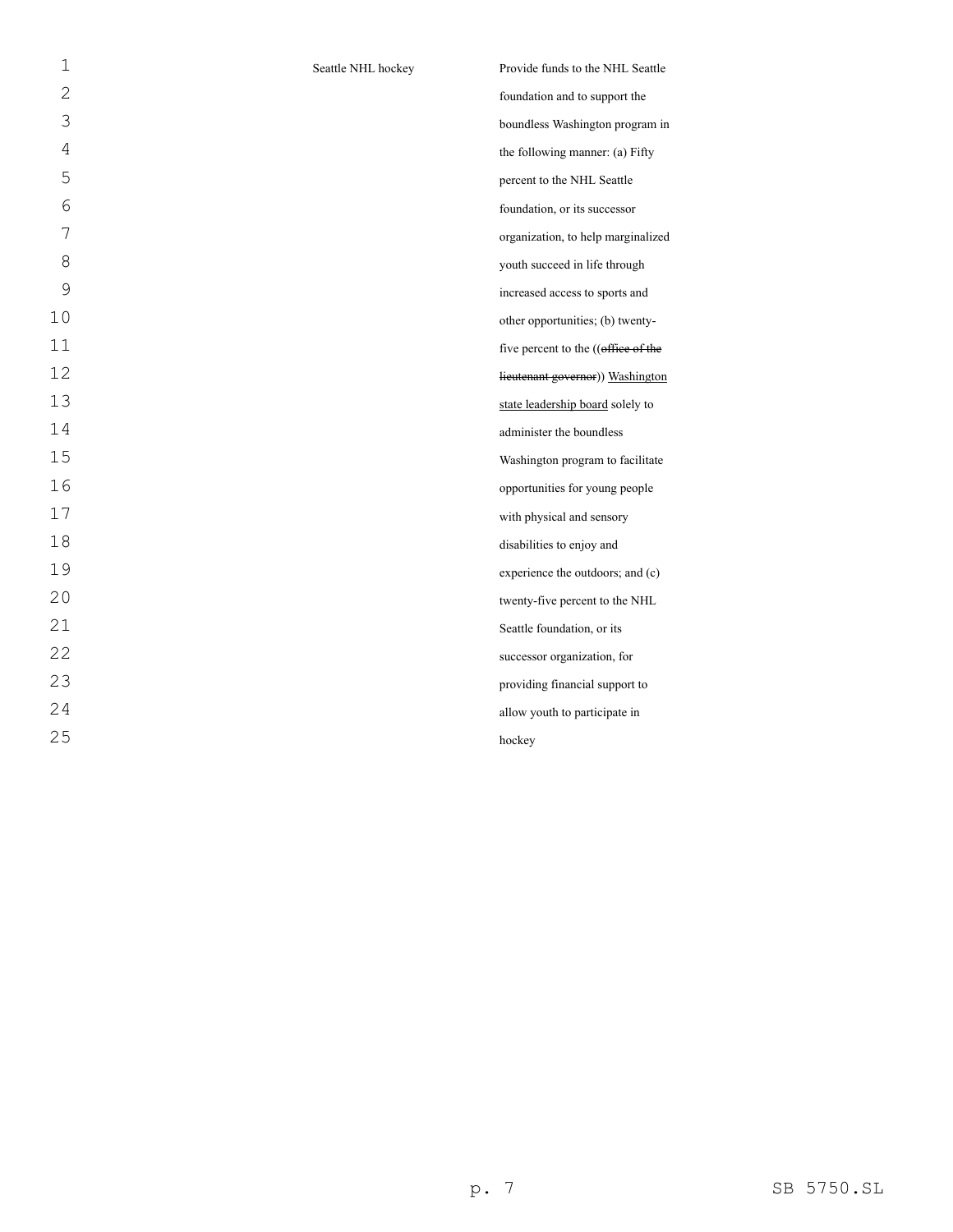| 1  | Seattle Seahawks | Provide funds to InvestED and to   |
|----|------------------|------------------------------------|
| 2  |                  | support the Washington world       |
| 3  |                  | fellows program in the following   |
| 4  |                  | manner: (a) Seventy-five percent,  |
| 5  |                  | to InvestED, to encourage          |
| 6  |                  | secondary students who have        |
| 7  |                  | economic needs to stay in school,  |
| 8  |                  | return to school, or get involved  |
| 9  |                  | within their learning community;   |
| 10 |                  | and (b) twenty-five percent to the |
| 11 |                  | ((office of the lieutenant         |
| 12 |                  | governor)) Washington state        |
| 13 |                  | leadership board solely to         |
| 14 |                  | administer the Washington world    |
| 15 |                  | fellows program, including the     |
| 16 |                  | provision of fellowships           |
|    |                  |                                    |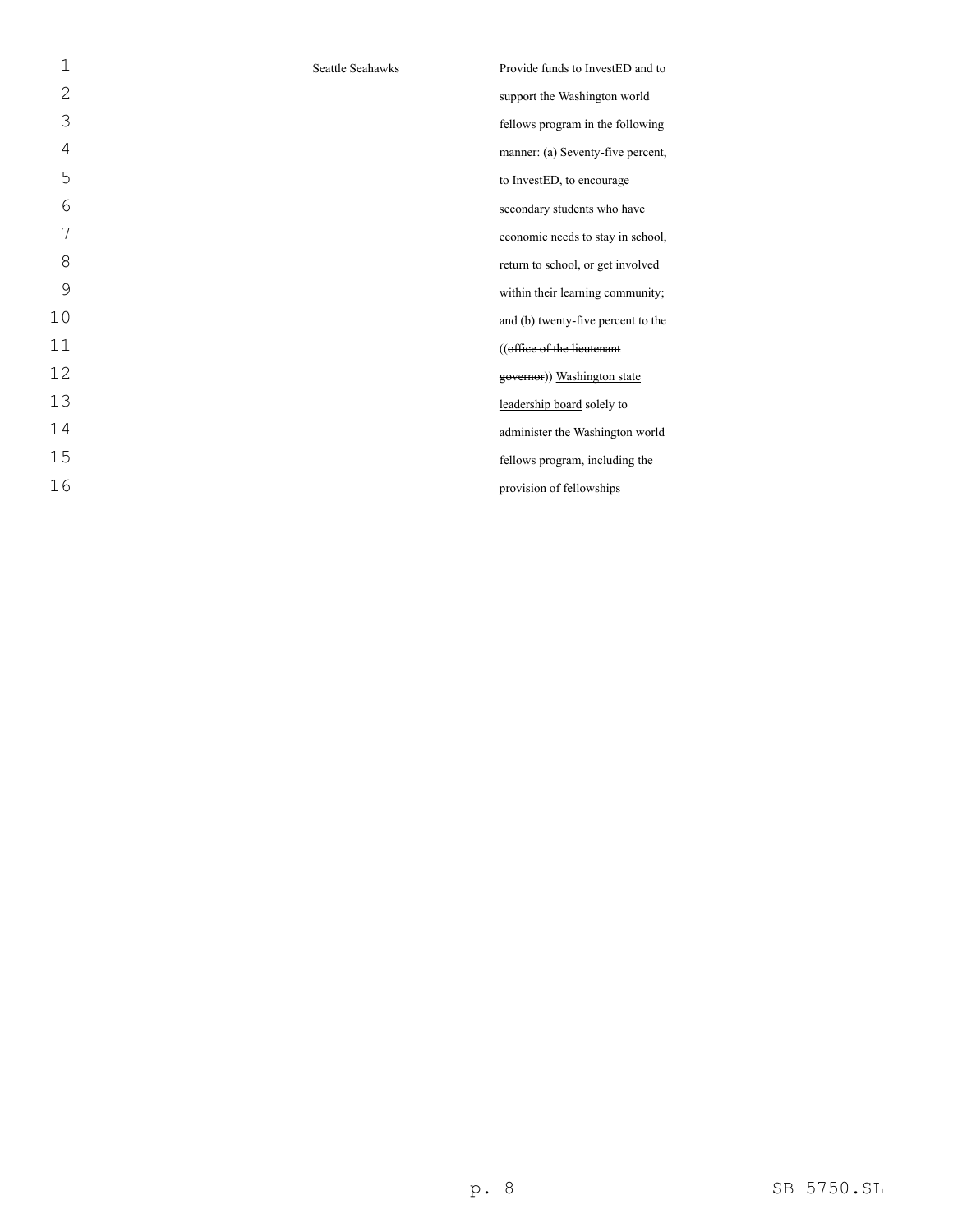| 1              | Seattle Sounders FC | Provide funds to Washington state    |
|----------------|---------------------|--------------------------------------|
| $\overline{2}$ |                     | mentors and the ((association of     |
| 3              |                     | Washington generals created in       |
| 4              |                     | RCW 43.15.030)) Washington           |
| 5              |                     | state leadership board in the        |
| 6              |                     | following manner: (a) Seventy        |
| 7              |                     | percent and the remaining            |
| 8              |                     | proceeds, if any, to Washington      |
| 9              |                     | state mentors, to increase the       |
| 10             |                     | number of mentors in the state by    |
| 11             |                     | offering mentoring grants            |
| 12             |                     | throughout Washington state that     |
| 13             |                     | foster positive youth development    |
| 14             |                     | and academic success, with up to     |
| 15             |                     | twenty percent of these proceeds     |
| 16             |                     | authorized for program               |
| 17             |                     | administration costs; and (b) up to  |
| 18             |                     | thirty percent, not to exceed forty- |
| 19             |                     | thousand dollars annually as         |
| 20             |                     | adjusted for inflation by the office |
| 21             |                     | of financial management, to the      |
| 22             |                     | ((association of Washington          |
| 23             |                     | generals)) Washington state          |
| 24             |                     | leadership board, to develop         |
| 25             |                     | Washington state educational,        |
| 26             |                     | veterans, international relations,   |
| 27             |                     | and civics projects and to           |
| 28             |                     | recognize the outstanding public     |
| 29             |                     | service of individuals or groups in  |
| 30             |                     | the state of Washington              |
|                |                     |                                      |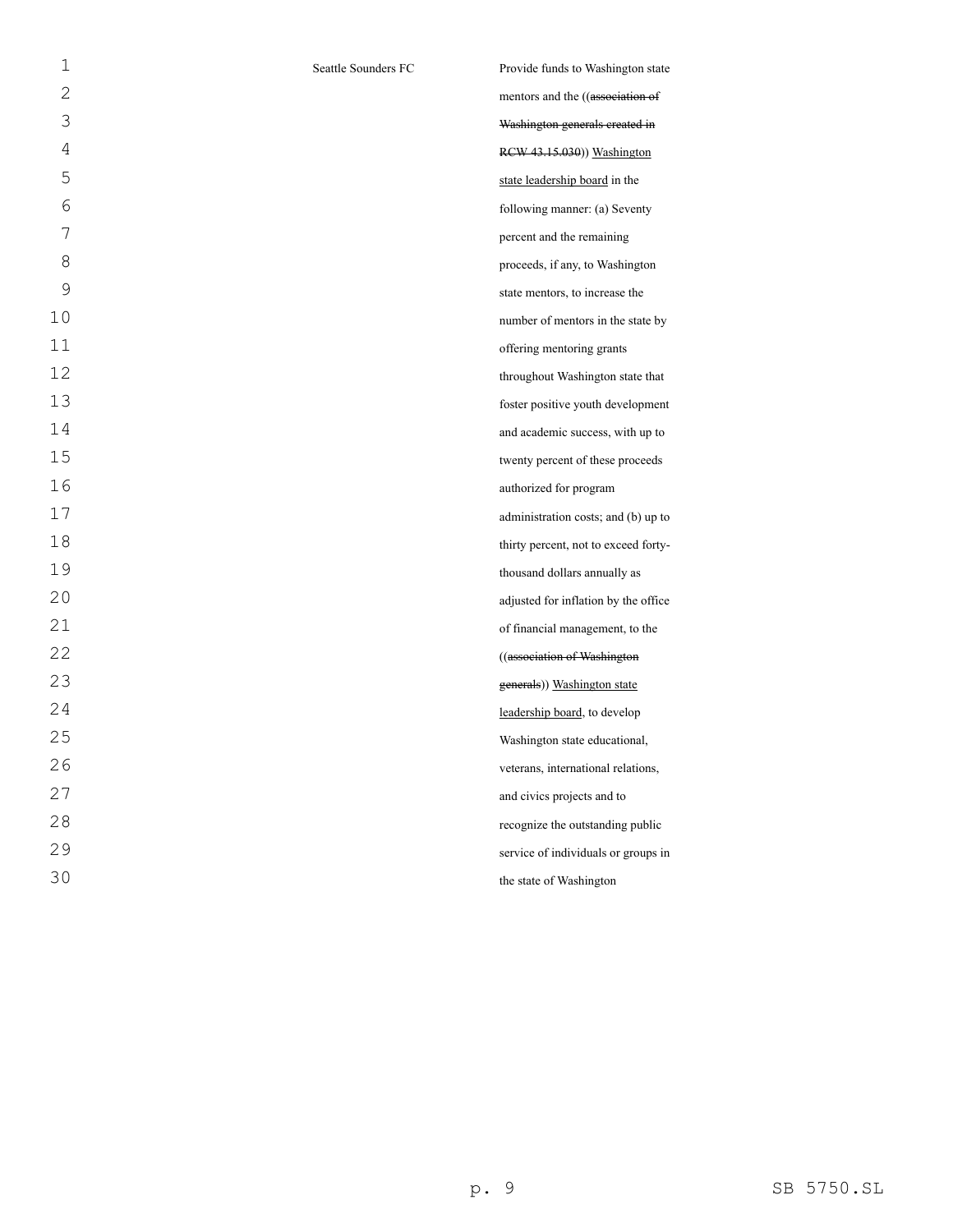| $\mathbf 1$  | Seattle Storm         | Provide funds to the Washington    |
|--------------|-----------------------|------------------------------------|
| $\mathbf{2}$ |                       | state legislative youth advisory   |
| 3            |                       | council and the ((association of   |
| 4            |                       | Washington generals created in     |
| 5            |                       | RCW 43.15.030)) Washington         |
| 6            |                       | state leadership board in the      |
| 7            |                       | following manner: Twenty-five      |
| 8            |                       | thousand dollars per year of the   |
| 9            |                       | net proceeds to the legislative    |
| 10           |                       | youth advisory council, or its     |
| 11           |                       | successor organization; and the    |
| 12           |                       | remaining net proceeds on an       |
| 13           |                       | annual basis, to the ((association |
| 14           |                       | of Washington generals))           |
| 15           |                       | Washington state leadership board  |
| 16           |                       | for the purpose of providing       |
| 17           |                       | grants to support and enhance      |
| 18           |                       | athletic, recreational, and other  |
| 19           |                       | opportunities for women and girls, |
| 20           |                       | and especially those with          |
| 21           |                       | disabilities                       |
| 22           | Seattle University    | Fund scholarships for students     |
| 23           |                       | attending or planning to attend    |
| 24           |                       | Seattle University                 |
| 25           | Share the road        | Promote bicycle safety and         |
| 26           |                       | awareness education in             |
| 27           |                       | communities throughout             |
| 28           |                       | Washington                         |
| 29           | Ski & ride Washington | Promote winter snowsports, such    |
| 30           |                       | as skiing and snowboarding, and    |
| 31           |                       | related programs, such as ski and  |
| 32           |                       | ride safety programs,              |
| 33           |                       | underprivileged youth ski and ride |
| 34           |                       | programs, and active, healthy      |
| 35           |                       | lifestyle programs                 |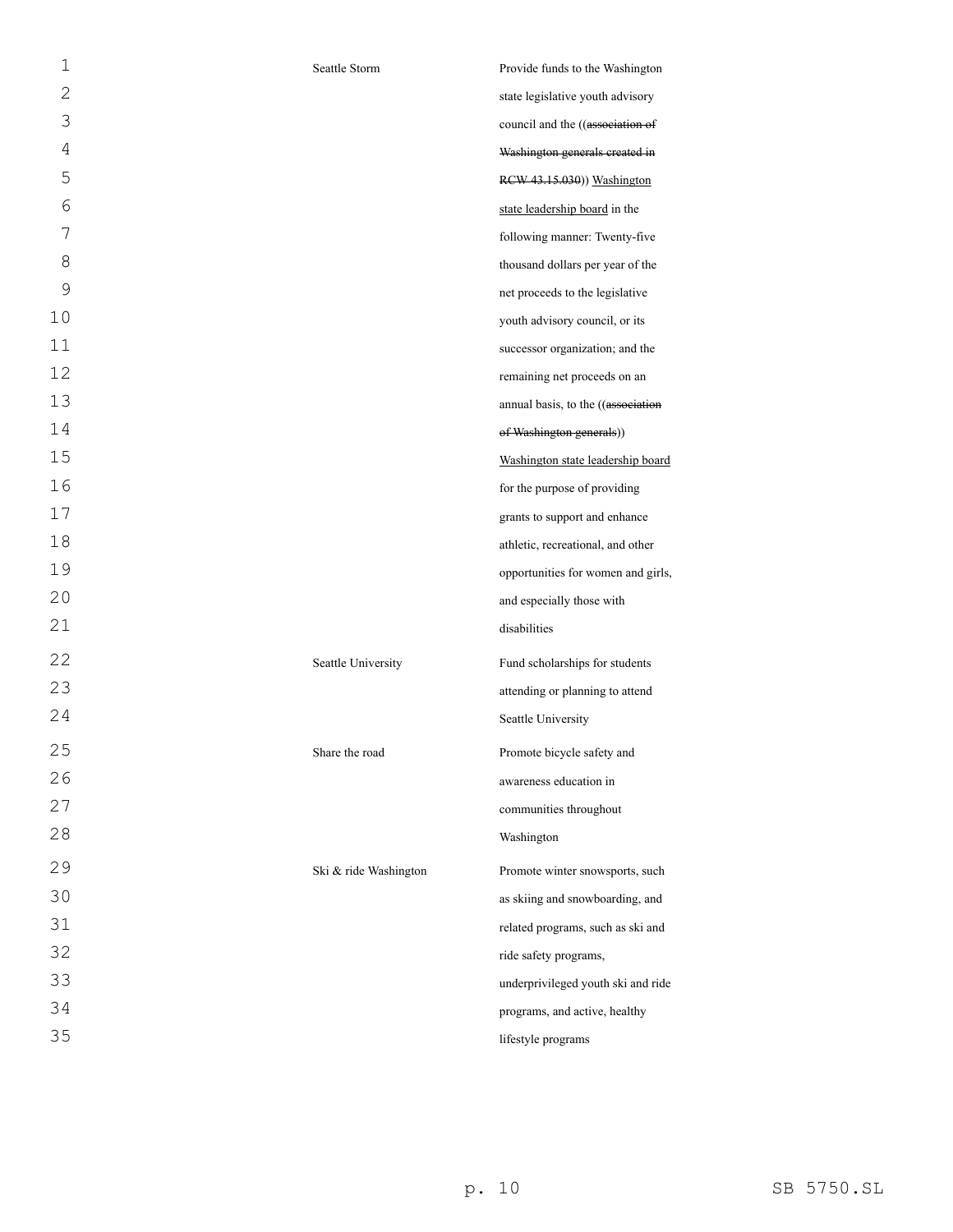| 1              | State flower                    | Support Meerkerk Rhododendron       |
|----------------|---------------------------------|-------------------------------------|
| $\overline{2}$ |                                 | Gardens and provide for grants to   |
| 3              |                                 | other qualified nonprofit           |
| 4              |                                 | organizations' efforts to preserve  |
| 5              |                                 | rhododendrons                       |
| 6              | Volunteer firefighters          | Receive and disseminate funds for   |
| 7              |                                 | purposes on behalf of volunteer     |
| 8              |                                 | firefighters, their families, and   |
| 9              |                                 | others deemed in need               |
| 10             | Washington apples               | Provide scholarship funding to the  |
| 11             |                                 | tree fruit industry's official      |
| 12             |                                 | charity, the Washington apple       |
| 13             |                                 | education foundation, which         |
| 14             |                                 | provides financial support,         |
| 15             |                                 | professional employment             |
| 16             |                                 | preparedness training, and          |
| 17             |                                 | mentorship to students with ties to |
| 18             |                                 | the apple industry pursuing a       |
| 19             |                                 | higher education                    |
|                |                                 |                                     |
| 20             | Washington farmers and ranchers | Provide funds to the Washington     |
| 21             |                                 | FFA Foundation for educational      |
| 22             |                                 | programs in Washington state        |
| 23             | Washington state aviation       | Provide funds to the department     |
| 24             |                                 | of transportation to support        |
| 25             |                                 | infrastructure improvements at      |
| 26             |                                 | public use airports in Washington   |
| 27             |                                 | state                               |
| 28             | Washington state council of     | Receive and disseminate funds for   |
| 29             | firefighters benevolent fund    | charitable purposes on behalf of    |
| 30             |                                 | members of the Washington state     |
| 31             |                                 | council of firefighters, their      |
| 32             |                                 | families, and others deemed in      |
| 33             |                                 | need                                |
| 34             | Washington state wrestling      | Provide funds to the Washington     |
| 35             |                                 | state wrestling foundation to fund  |
| 36             |                                 | new and existing college            |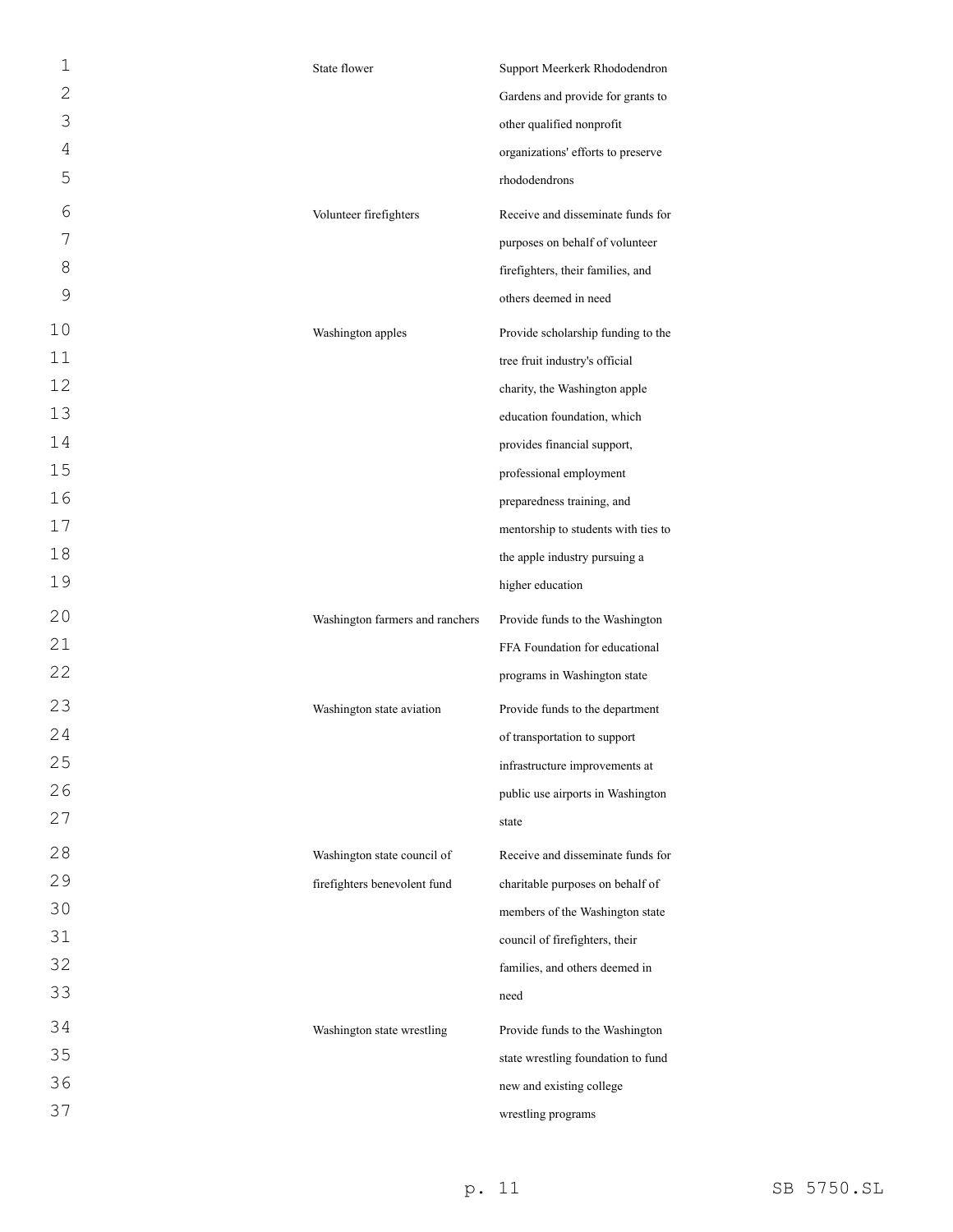| 1  | Washington tennis               | Provide funds to cities to assist in  |
|----|---------------------------------|---------------------------------------|
| 2  |                                 | the construction and maintenance      |
| 3  |                                 | of a public tennis facility with at   |
| 4  |                                 | least four indoor tennis courts. A    |
| 5  |                                 | city is eligible for construction     |
| 6  |                                 | funds if the city does not already    |
| 7  |                                 | have a public or private facility     |
| 8  |                                 | with at least four indoor tennis      |
| 9  |                                 | courts. Funds for construction        |
| 10 |                                 | must first be made available to the   |
| 11 |                                 | most populous eligible city,          |
| 12 |                                 | according to the most recent          |
| 13 |                                 | census, for a time period not to      |
| 14 |                                 | exceed five years after January 1,    |
| 15 |                                 | 2017. After the five-year time        |
| 16 |                                 | period, the funds for construction    |
| 17 |                                 | must be made available to the         |
| 18 |                                 | next most populous eligible city.     |
| 19 |                                 | Funds for the maintenance of a        |
| 20 |                                 | public tennis facility with at least  |
| 21 |                                 | four indoor tennis courts must        |
| 22 |                                 | first be made available to the first  |
| 23 |                                 | eligible city that utilizes funds for |
| 24 |                                 | construction provided by chapter      |
| 25 |                                 | 16, Laws of 2016                      |
| 26 | Washington's national park fund | Build awareness of Washington's       |
| 27 |                                 | national parks and support priority   |
| 28 |                                 | park programs and projects in         |
| 29 |                                 | Washington's national parks, such     |
| 30 |                                 | as enhancing visitor experience,      |
| 31 |                                 | promoting volunteerism, engaging      |
| 32 |                                 | communities, and providing            |
| 33 |                                 | educational opportunities related     |
| 34 |                                 | to Washington's national parks        |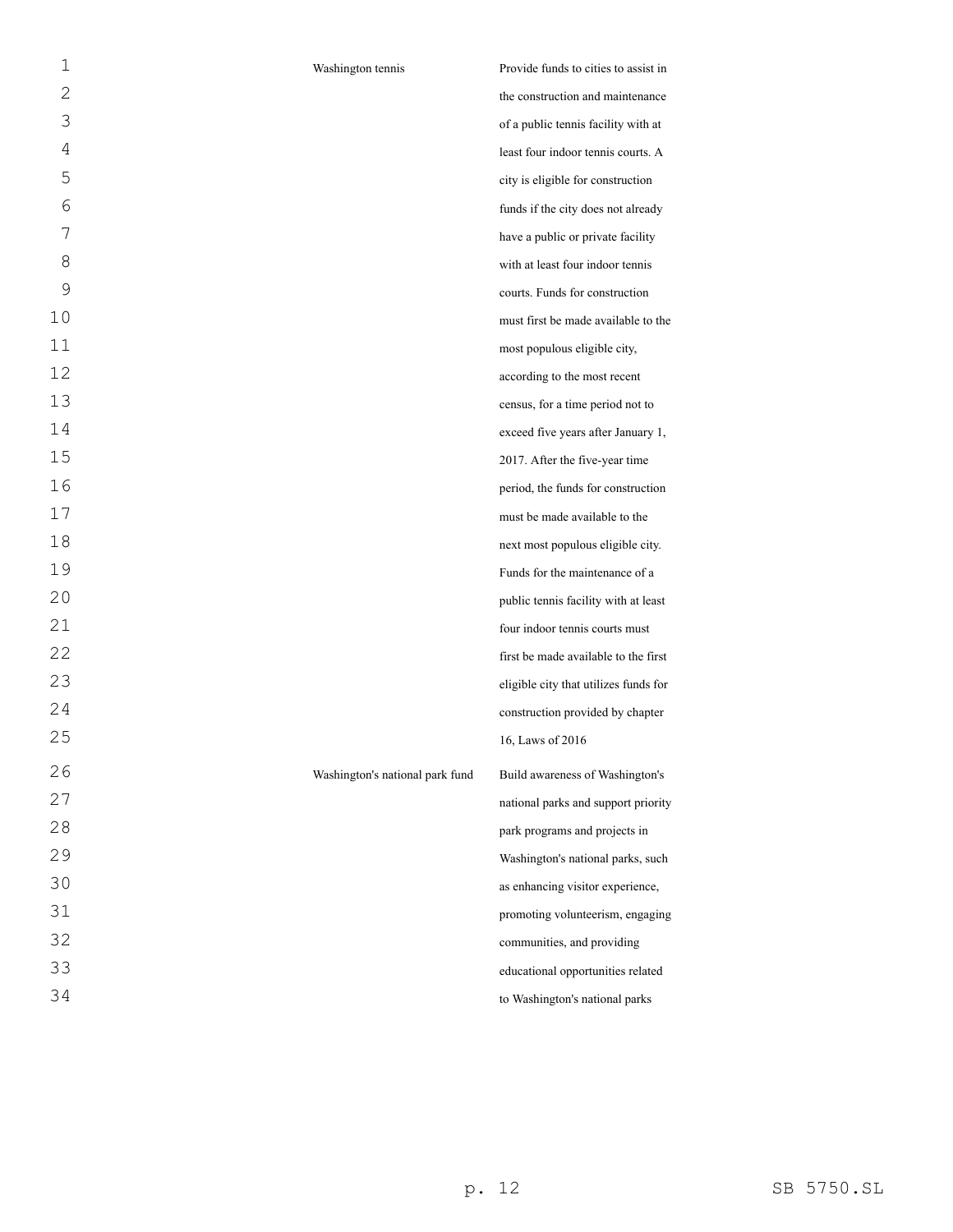We love our pets Support and enable the

Washington federation of animal welfare and control agencies to

promote and perform spay/neuter

surgery of Washington state pets

in order to reduce pet population

 (3) Except as otherwise provided in this section, only the director or the director's designee may authorize expenditures from the accounts described in subsection (2) of this section. The accounts are subject to allotment procedures under chapter 43.88 RCW, but an appropriation is not required for expenditures.

 (4) Except as otherwise provided in this section, funds in the special license plate accounts described in subsection (2) of this section must be disbursed subject to the conditions described in subsection (2) of this section and under contract between the department and qualified nonprofit organizations that provide the services described in subsection (2) of this section.

 (5) Funds from the Seattle Seahawks account may be provided to 19 the ((<del>lieutenant governor</del>)) Washington state leadership board solely for the purpose of administering the Washington world fellows 21 program. Of the amounts received by the ((lieutenant governor's 22 office)) Washington state leadership board under this subsection, at least ninety percent must be provided as fellowships under the 24 program.

 (6) Beginning January 1, 2019, funds from the Seattle Mariners 26 account may be provided to the ((office of lieutenant governor)) 27 Washington state leadership board solely for the purpose of administering the sports mentoring program. Of the amounts received 29 by the ((office of lieutenant governor)) Washington state leadership 30 board, at least ninety percent must be applied towards services 31 directly provided to youth participants.

 (7) For the purposes of this section, a "qualified nonprofit organization" means a not-for-profit corporation operating in Washington that has received a determination of tax exempt status under 26 U.S.C. Sec. 501(c)(3). The qualified nonprofit organization must meet all the requirements under RCW 46.18.100(1).

 **Sec. 5.** RCW 43.15.020 and 2020 c 114 s 5 are each amended to read as follows:38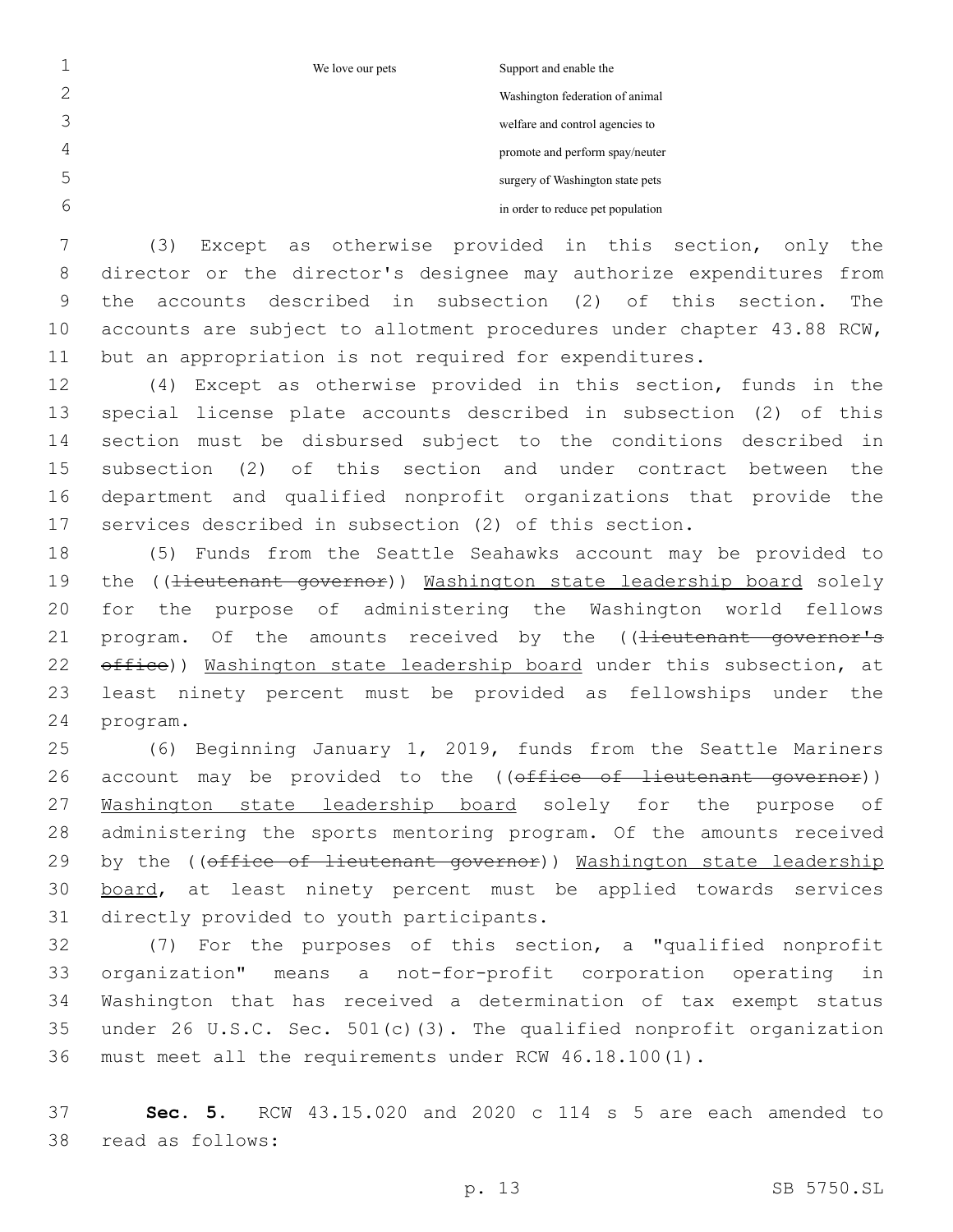The lieutenant governor serves as president of the senate and is responsible for making appointments to, and serving on, the committees and boards as set forth in this section. (1) The lieutenant governor serves on the following boards and 5 committees: (a) Capitol furnishings preservation committee, RCW 27.48.040; (b) Washington higher education facilities authority, RCW 8 28B.07.030; (c) Productivity board, also known as the employee involvement 10 and recognition board, RCW 41.60.015; 11 (d) State finance committee, RCW 43.33.010; 12 (e) State capitol committee, RCW 43.34.010; (f) Washington health care facilities authority, RCW 70.37.030; (g) State medal of merit nominating committee, RCW 1.40.020; (h) Medal of valor committee, RCW 1.60.020; and (i) Washington state leadership board, RCW 43.15.030 (as 17 recodified by this act). (2) The lieutenant governor, and when serving as president of the senate, appoints members to the following boards and committees: (a) Civil legal aid oversight committee, RCW 2.53.010; (b) Office of public defense advisory committee, RCW 2.70.030; (c) Washington state gambling commission, RCW 9.46.040; (d) Sentencing guidelines commission, RCW 9.94A.860; (e) State building code council, RCW 19.27.070; (f) Financial education public-private partnership, RCW 26 28A.300.450; (g) Joint administrative rules review committee, RCW 34.05.610; (h) Capital projects advisory review board, RCW 39.10.220; (i) Select committee on pension policy, RCW 41.04.276; 30 (j) Legislative ethics board, RCW 42.52.310; (k) Washington citizens' commission on salaries, RCW 43.03.305; (l) Legislative oral history committee, RCW 44.04.325; 33 (m) State council on aging, RCW 43.20A.685; 34 (n) State investment board, RCW 43.33A.020; (o) Capitol campus design advisory committee, RCW 43.34.080; (p) Washington state arts commission, RCW 43.46.015; (q) PNWER-Net working subgroup under chapter 43.147 RCW; (r) Community economic revitalization board, RCW 43.160.030; (s) Washington economic development finance authority, RCW 43.163.020;40

p. 14 SB 5750.SL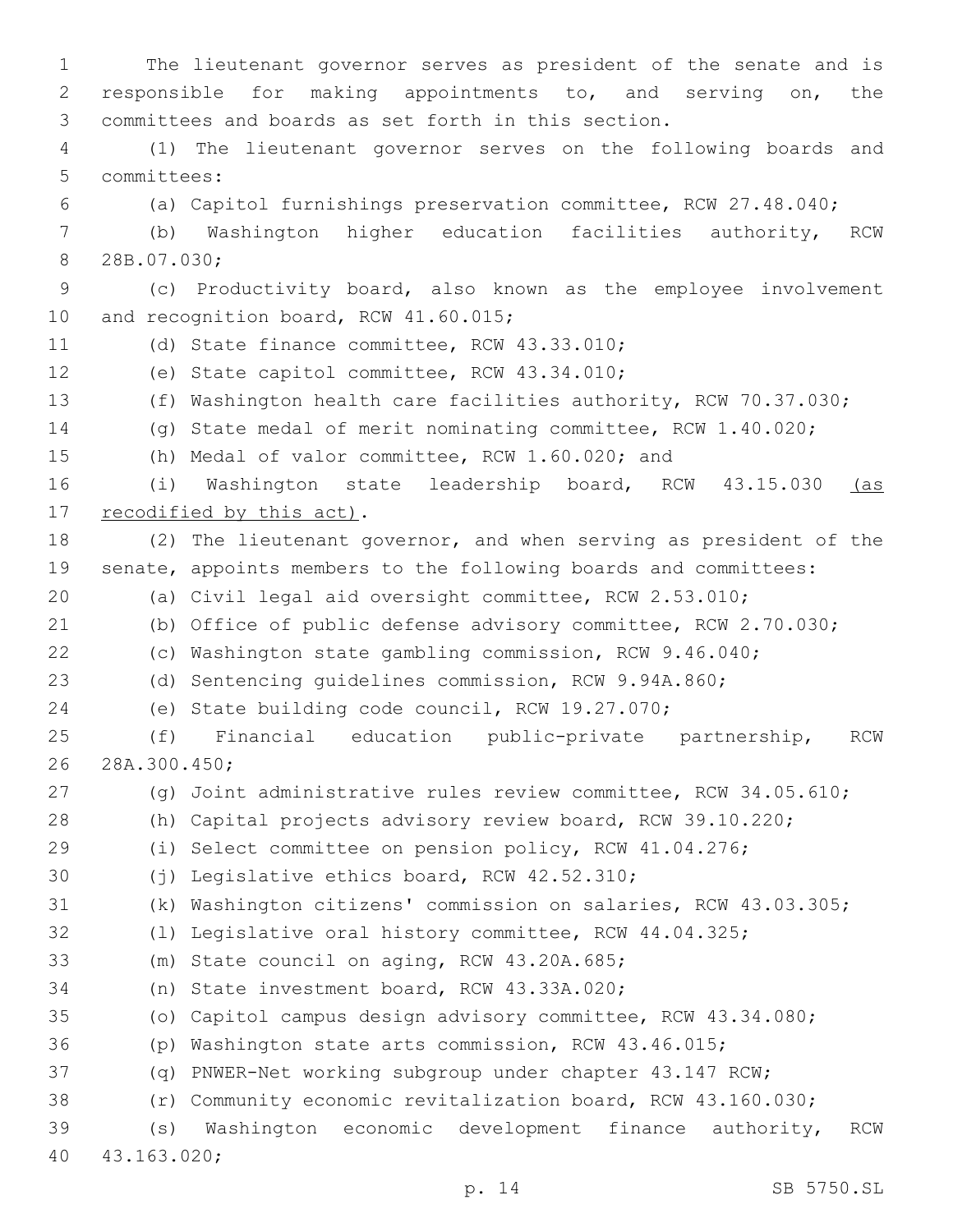(t) Joint legislative audit and review committee, RCW 44.28.010; (u) Joint committee on energy supply and energy conservation, RCW 44.39.015;3 (v) Legislative evaluation and accountability program committee, 5 RCW 44.48.010; (w) Washington horse racing commission, RCW 67.16.014; (x) Correctional industries board of directors, RCW 72.09.080; (y) Joint committee on veterans' and military affairs, RCW 9 73.04.150; (z) Joint legislative committee on water supply during drought, 11 RCW 90.86.020; and

12 (aa) Statute law committee, RCW 1.08.001.

 **Sec. 6.** RCW 43.15.095 and 2020 c 114 s 23 are each amended to read as follows:14

 (1) The legislative youth advisory council is established to examine issues of importance to youth, including but not limited to education, employment, strategies to increase youth participation in state and municipal government, safe environments for youth, substance abuse, emotional and physical health, foster care, poverty, homelessness, and youth access to services on a statewide and 21 municipal basis.

 (2) The council consists of at least twenty-two members as provided in this subsection who, at the time of appointment, are aged fourteen to eighteen. The council shall select a chair from among its 25 members.

 (3) Members shall serve two-year terms and, if eligible, may be 27 reappointed for subsequent two-year terms.

 (4)(a) Students may apply annually to be considered for participation in the program by completing an online application form and submitting the application to the legislative youth advisory council. The council may develop selection criteria and an application review process. The council shall recommend candidates whose names will be submitted to the office of the lieutenant governor for final selection. The office of the lieutenant governor shall notify all applicants of the final selections.

 (b) The office of the lieutenant governor shall make the application available on the lieutenant governor's website.

 (5) Subject to the supervision of the office of the lieutenant governor, the council shall have the following duties: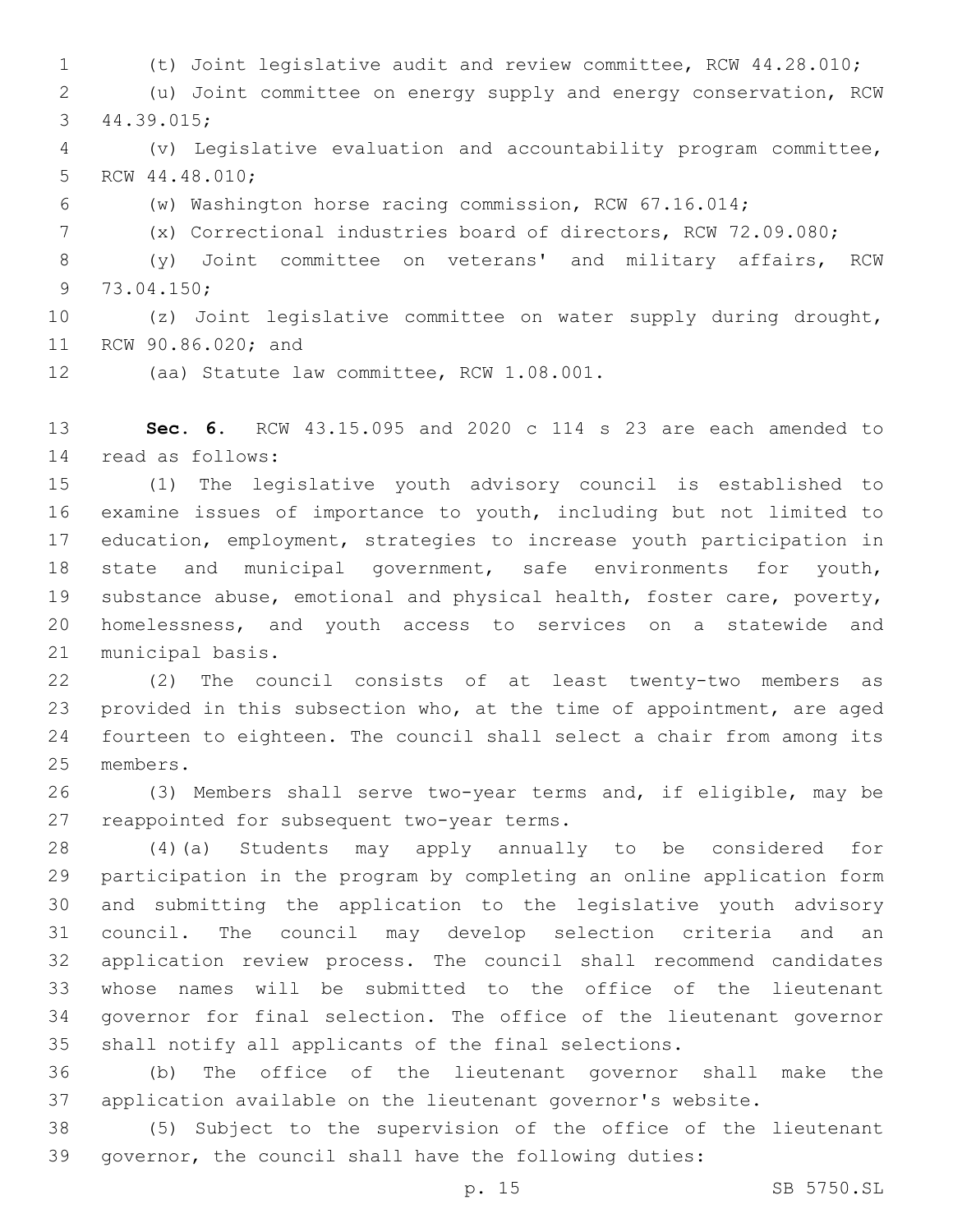(a) Advising the legislature on proposed and pending legislation, including state budget expenditures and policy matters relating to youth;3

 (b) Advising the standing committees of the legislature and study commissions, committees, and task forces regarding issues relating to youth;6

 (c) Conducting periodic seminars for its members regarding 8 leadership, government, and the legislature;

 (d) Accepting and soliciting for grants and donations from public 10 and private sources to support the activities of the council; and

 (e) Reporting annually by December 1st to the legislature on its activities, including proposed legislation that implements 13 recommendations of the council.

 (6) In carrying out its duties under this section, the council must meet at least three times per year. The council is encouraged to 16 use technology, such as remote videoconferencing technology, to facilitate members' participation in meetings. The council is encouraged to invite local state legislators to participate in the meetings. The council is encouraged to poll other students in order to get a broad perspective on various policy issues. The council is 21 encouraged to use technology to conduct polling.

 (7) Members may be reimbursed as provided in RCW 43.03.050 and 23 43.03.060.

 (8) The office of the lieutenant governor shall provide administration, supervision, and facilitation support to the council. In facilitating the program, the office of the lieutenant governor may collaborate with the Washington state leadership board 28 established in RCW 43.15.030 (as recodified by this act). The senate and house of representatives may provide policy and fiscal briefings and assistance with drafting proposed legislation. The senate and the house of representatives shall each develop internal policies relating to staff assistance provided to the council. Such policies may include applicable internal personnel and practices guidelines, resource use and expense reimbursement guidelines, and applicable ethics mandates. Provision of funds, resources, and staff, as well as the assignment and direction of staff, remains at all times within the sole discretion of the chamber making the provision.

 (9) The office of the lieutenant governor, the legislature, any agency of the legislature, and any official or employee of such office or agency are immune from liability for any injury that is

p. 16 SB 5750.SL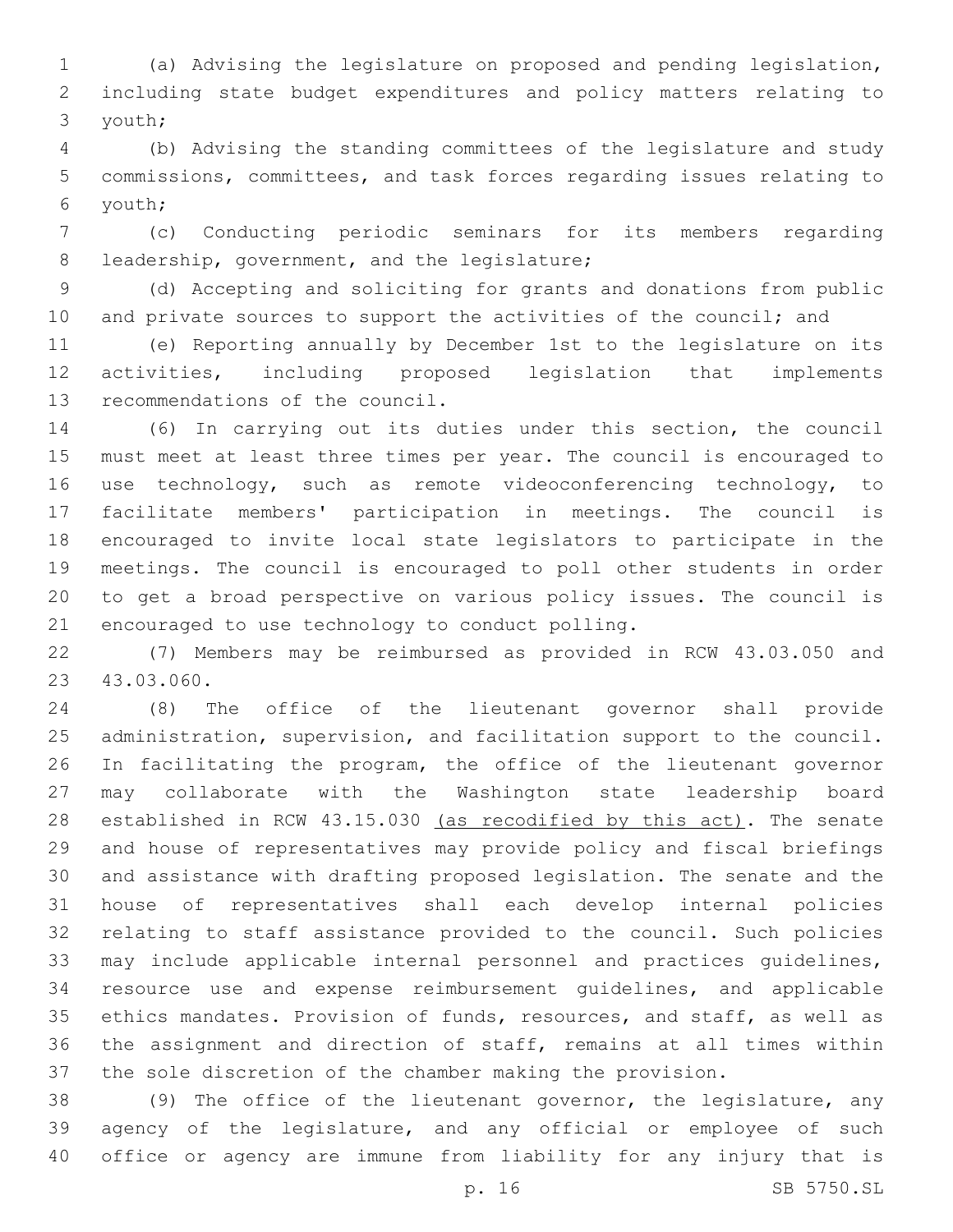incurred by or caused by a member of the legislative youth advisory council and that occurs while the member of the council is performing duties of the council or is otherwise engaged in activities or receiving services for which reimbursement is allowed under subsection (7) of this section. The immunity provided by this subsection does not apply to an injury intentionally caused by the act or omission of an employee or official of the office of the lieutenant governor, the legislature, or any agency of the 9 legislature.

 **Sec. 7.** RCW 43.15.100 and 2018 c 67 s 3 are each amended to read as follows:11

 (1) The sports mentoring program is established to enable eligible nonprofit community-based organizations to provide opportunities for underserved youth to join sports teams or otherwise participate in the area of sports. The goal of the program is to support youth in building self-confidence, developing skills in the 17 areas of goal setting and collaboration, and promoting a healthy lifestyle through forming positive relationships with peers and family, avoiding risky or delinquent behavior, and achieving educational success. Proceeds from the Seattle Mariners special license plate, issued under RCW 46.18.200, must be deposited into the Seattle Mariners account in accordance with RCW 46.68.420. Funds in the account may only be used, except as provided under RCW 46.68.420(6), for grants to support youth to stay in school, 25 participate in sports, and receive mentorships.

 (2) The ((office of lieutenant governor will collaborate with the 27 association of Washington generals to)) Washington state leadership board may issue competitive grants to eligible organizations. The following criteria must be used to prioritize applications:

 (a) Services provided by the organization to program participants 31 are provided without a fee;

 (b) Eligible organizations must assist children with enrolling in sports through their parents, guardians, or coach; and

 (c) Eligible organizations must provide professional staff 35 support to the mentor, child, and parent.

(3) Eligible organizations must meet the following requirements:

37 (a) Be a 501(c)(3) nonprofit organization;

 (b) Conduct national criminal background checks for all employees 39 and volunteer mentors who work with children;